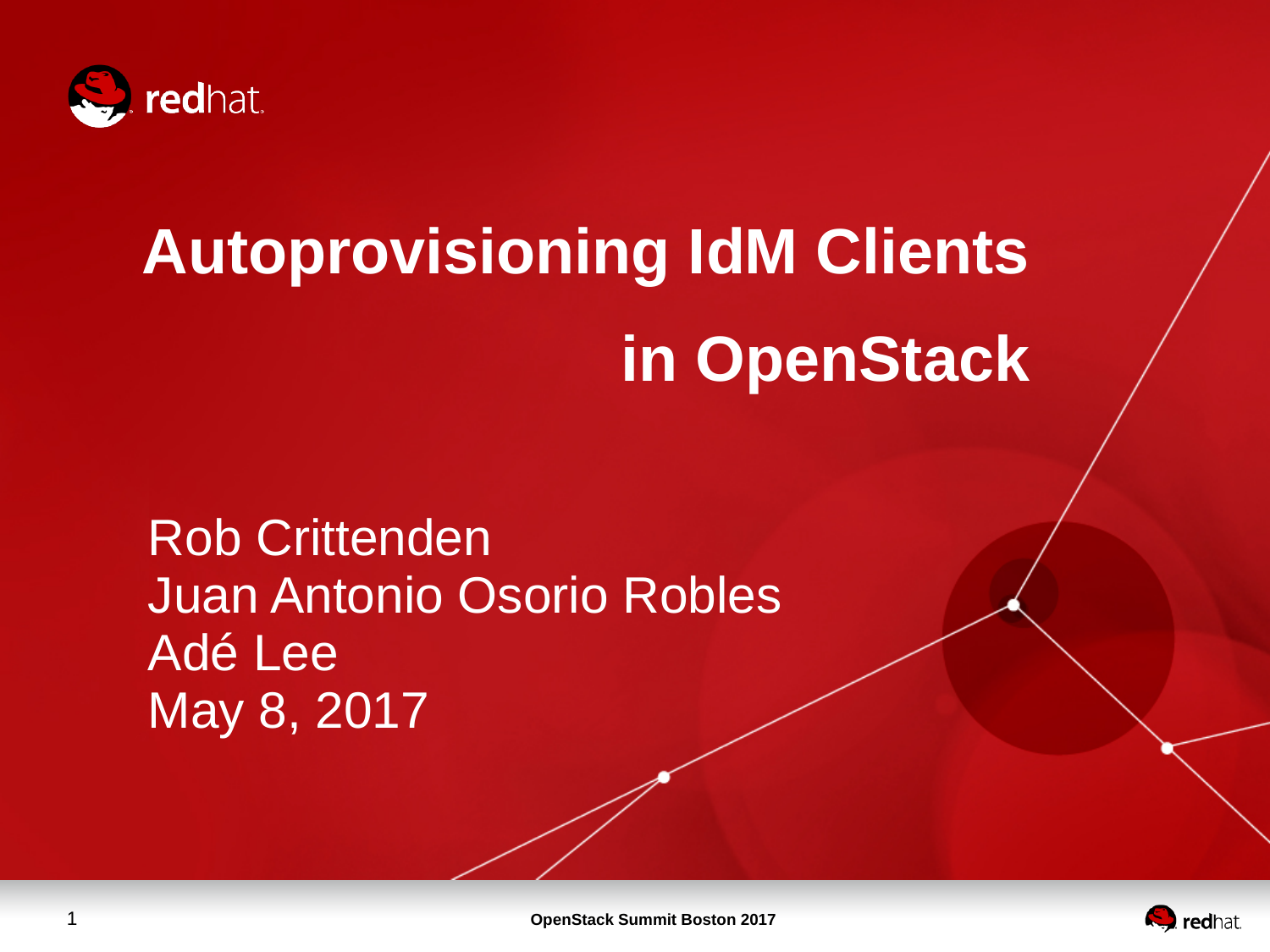## **What is FreeIPA (IPA, IdM)?**

- Centralized Identity
	- CA to generate SSL Certificates
	- Host-Based Access Control via sssd
	- Centralized sudo
	- Kerberos
	- Client can enroll using admin credentials/password or a One Time Password (OTP)

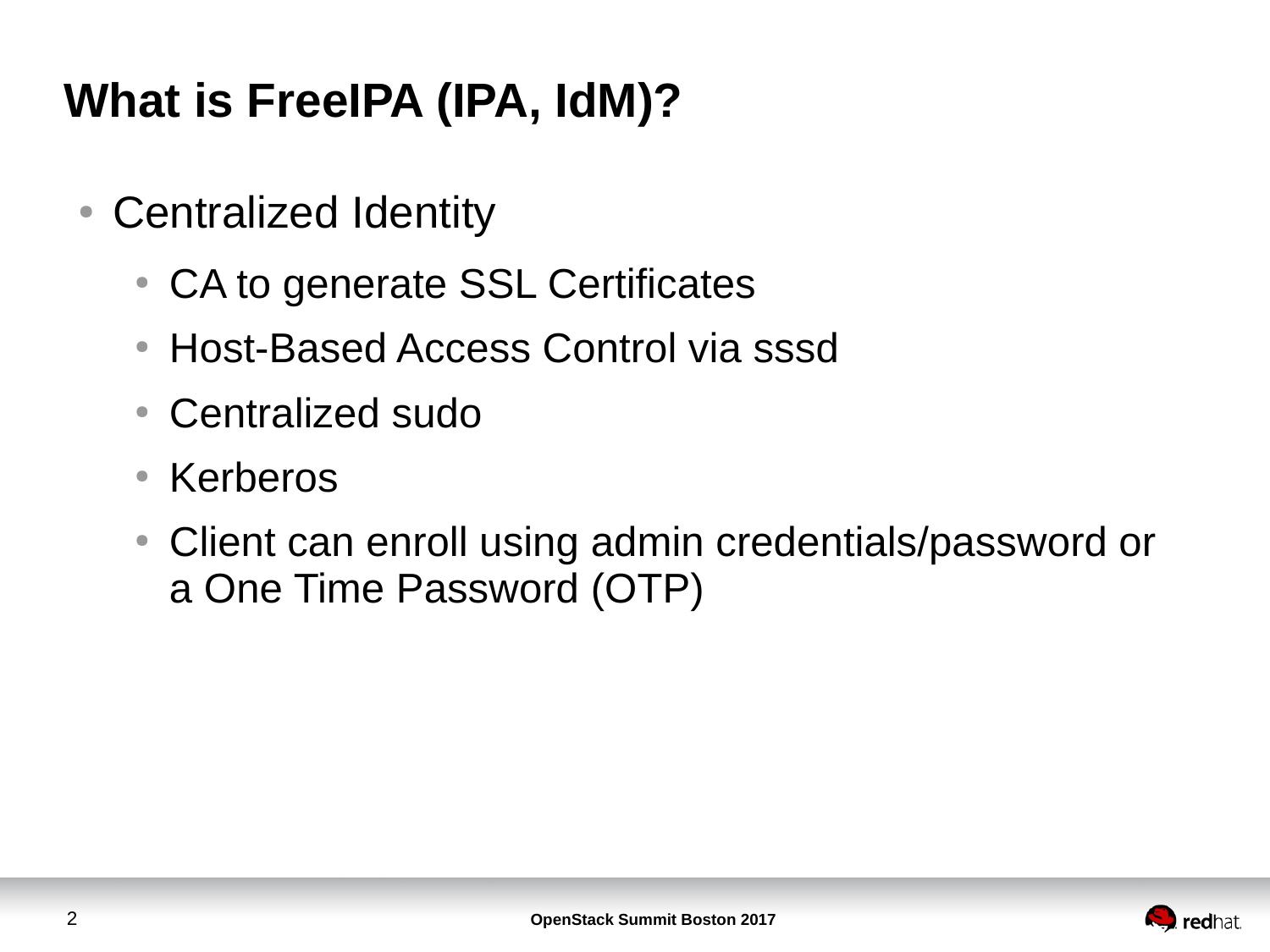## **What is autoprovisioning?**

• After first boot new OpenStack instances are enrolled as IPA clients.



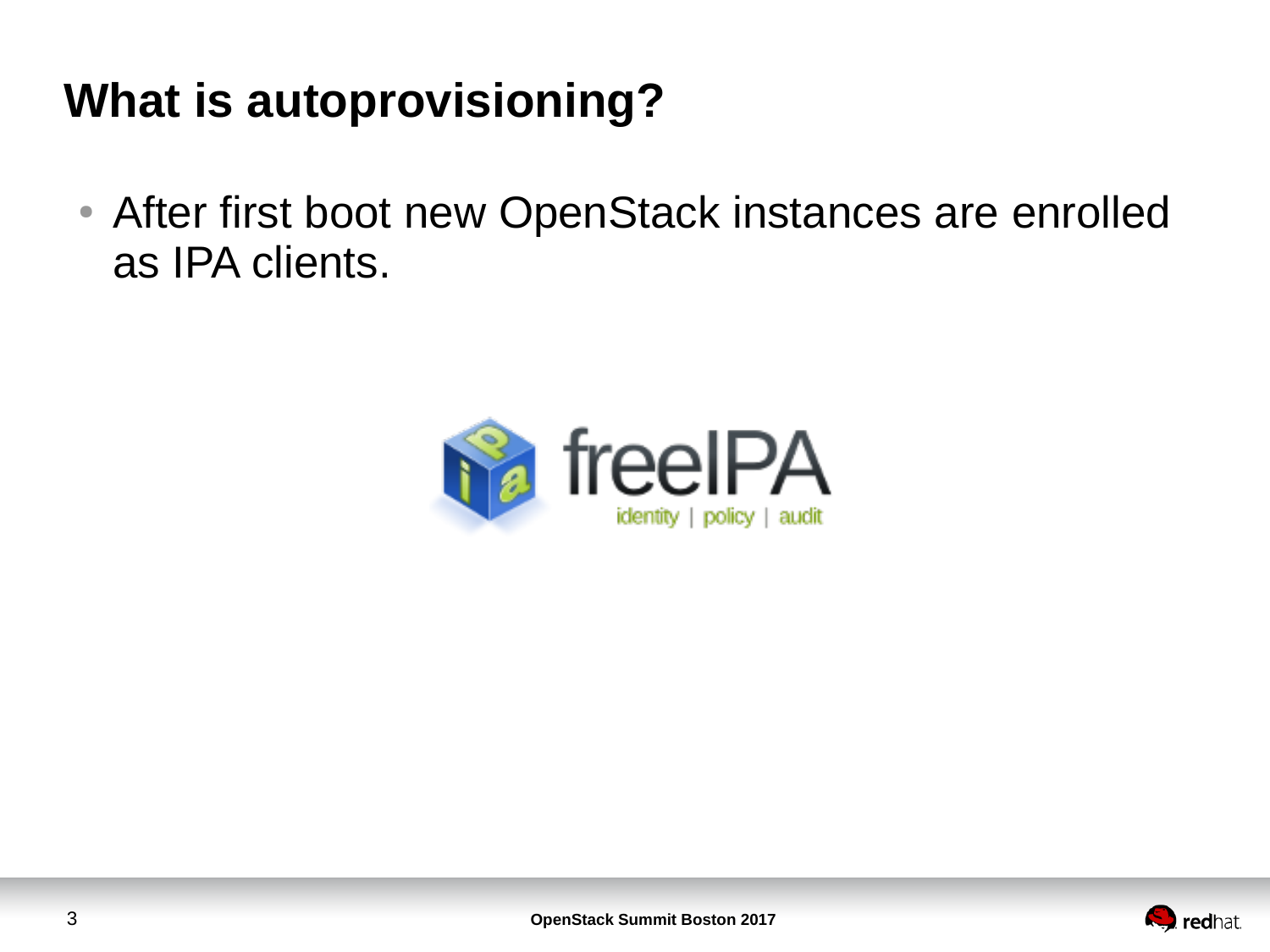## **Why Autoprovisioning?**



- Deploying in TripleO, "OpenStack on OpenStack"
- Want the Overcloud to be deployed with TLS-enabled endpoints

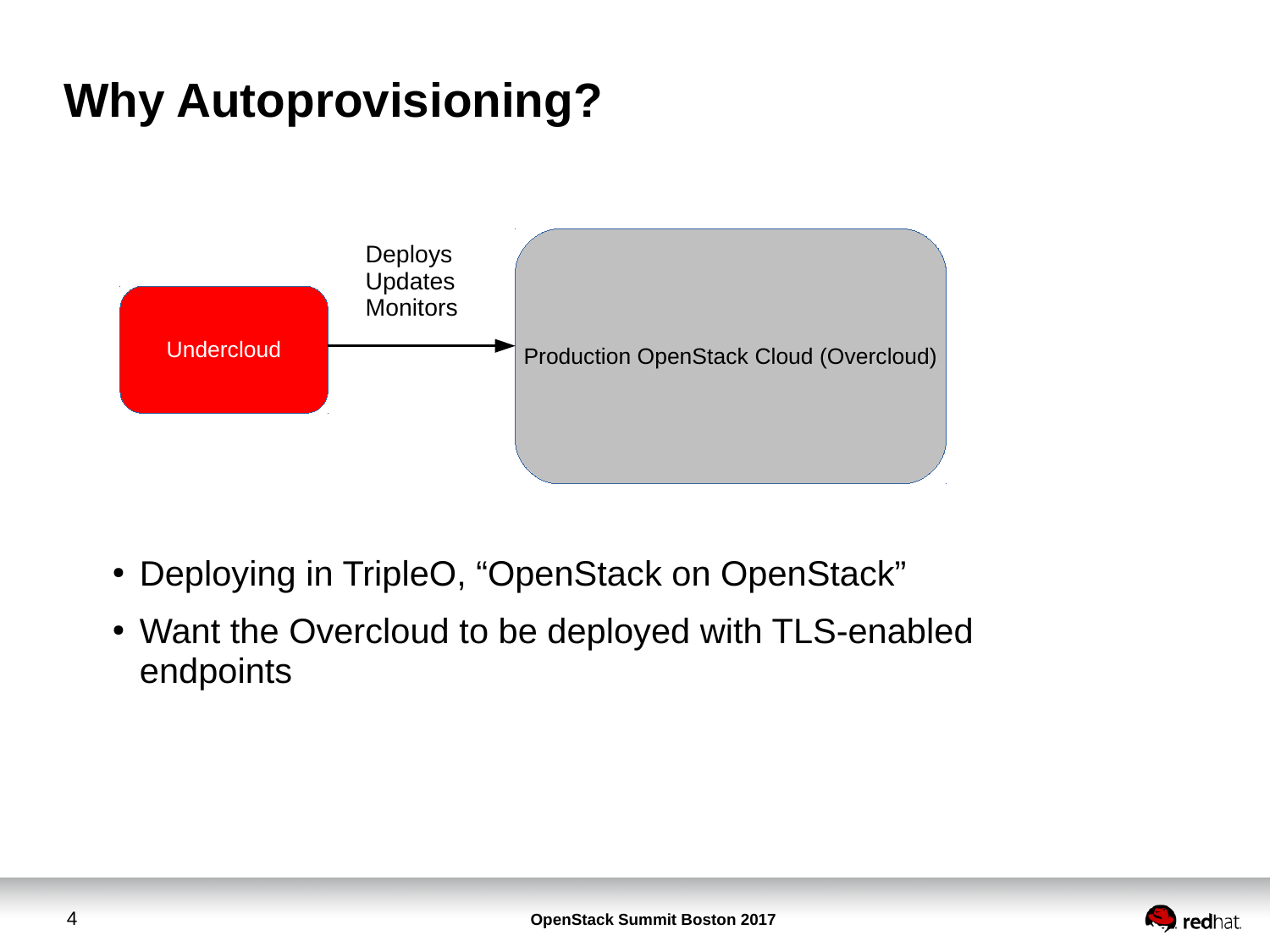## **The Problem**

- How to get SSL certificates into an Openstack instance?
	- $\bullet$  Push generate outside instance
		- As metadata, like SSH public keys
		- Heat, puppet, ansible, etc.
	- $\bullet$  Pull generate inside instance
		- Use certmonger to request keys. Requires credentials.

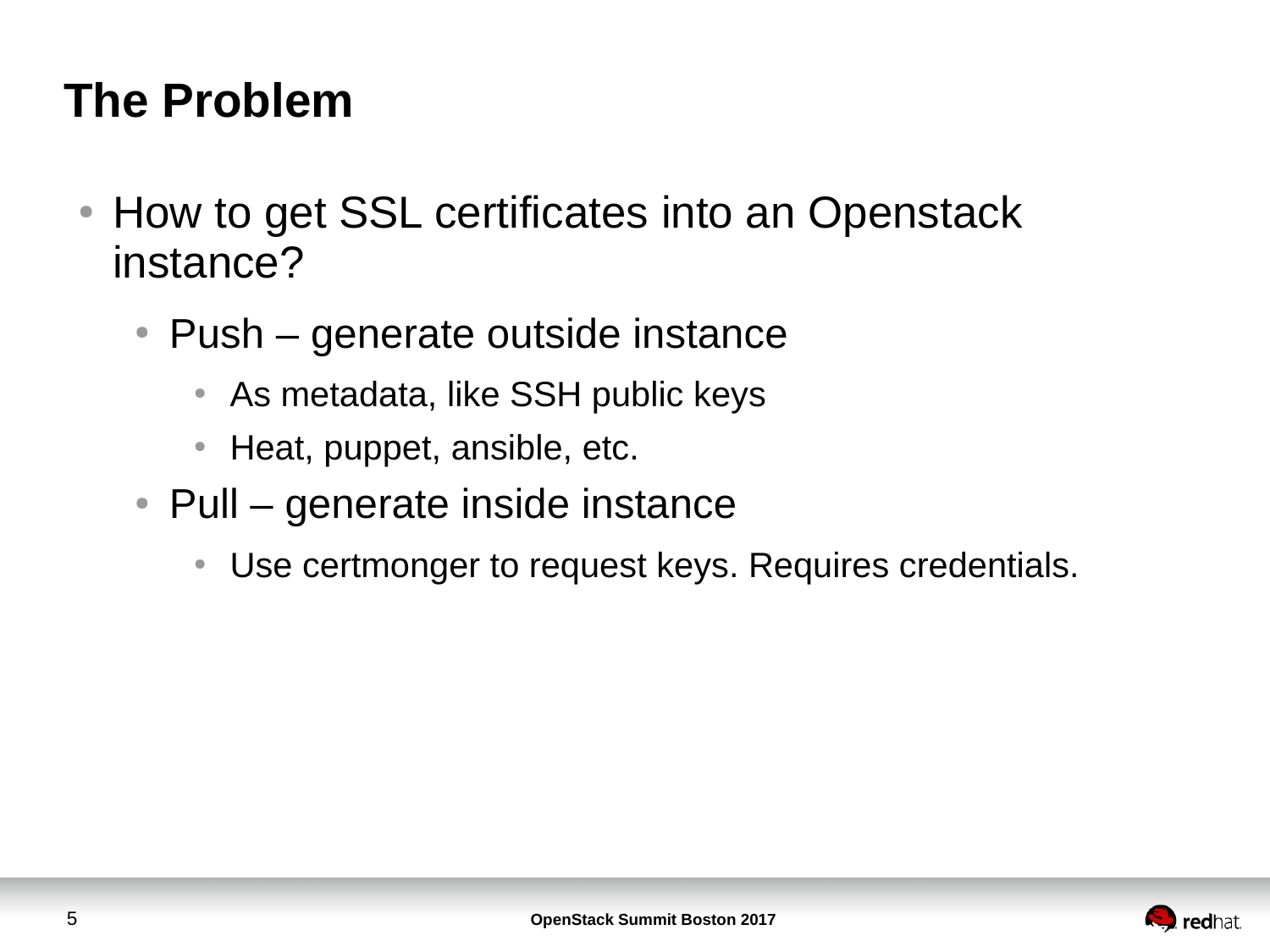### **Related Questions**

- How to automatically issue certificates as instances are added?
- How to revoke certificates when instances are removed?
- How to re-issue certificates when they expire?

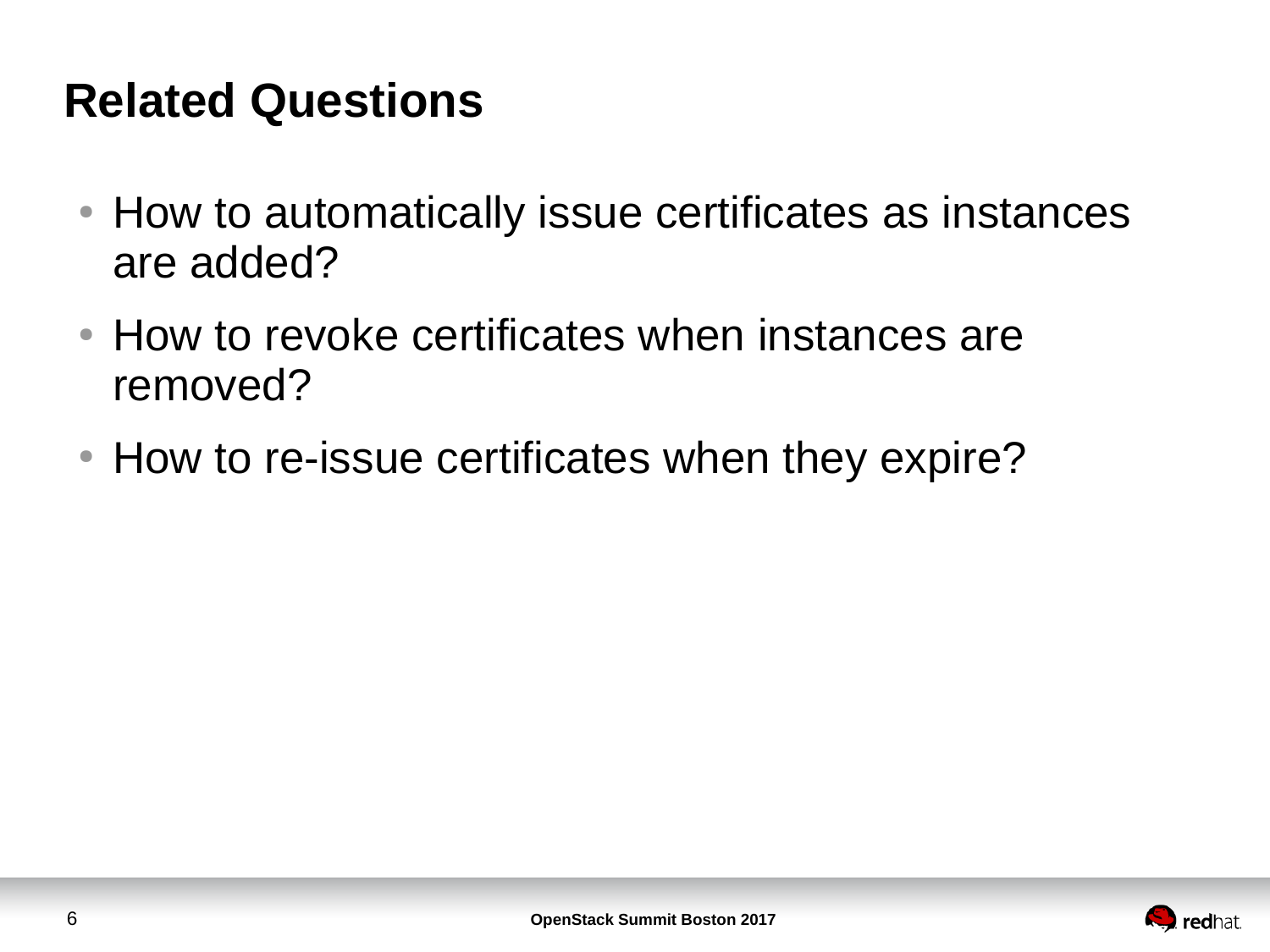## **novajoin project**

- **https://github.com/openstack/novajoin**
- Two servers
	- REST
		- Handle host ADD requests
		- Generates hostname and OTP, adds hosts to IPA
		- Connection should be limited to nova
	- Notification listener
		- Waits for instance DELETE request, removes host from IPA
		- Limited support for floating IP association/disassociation and IPA-based DNS updates

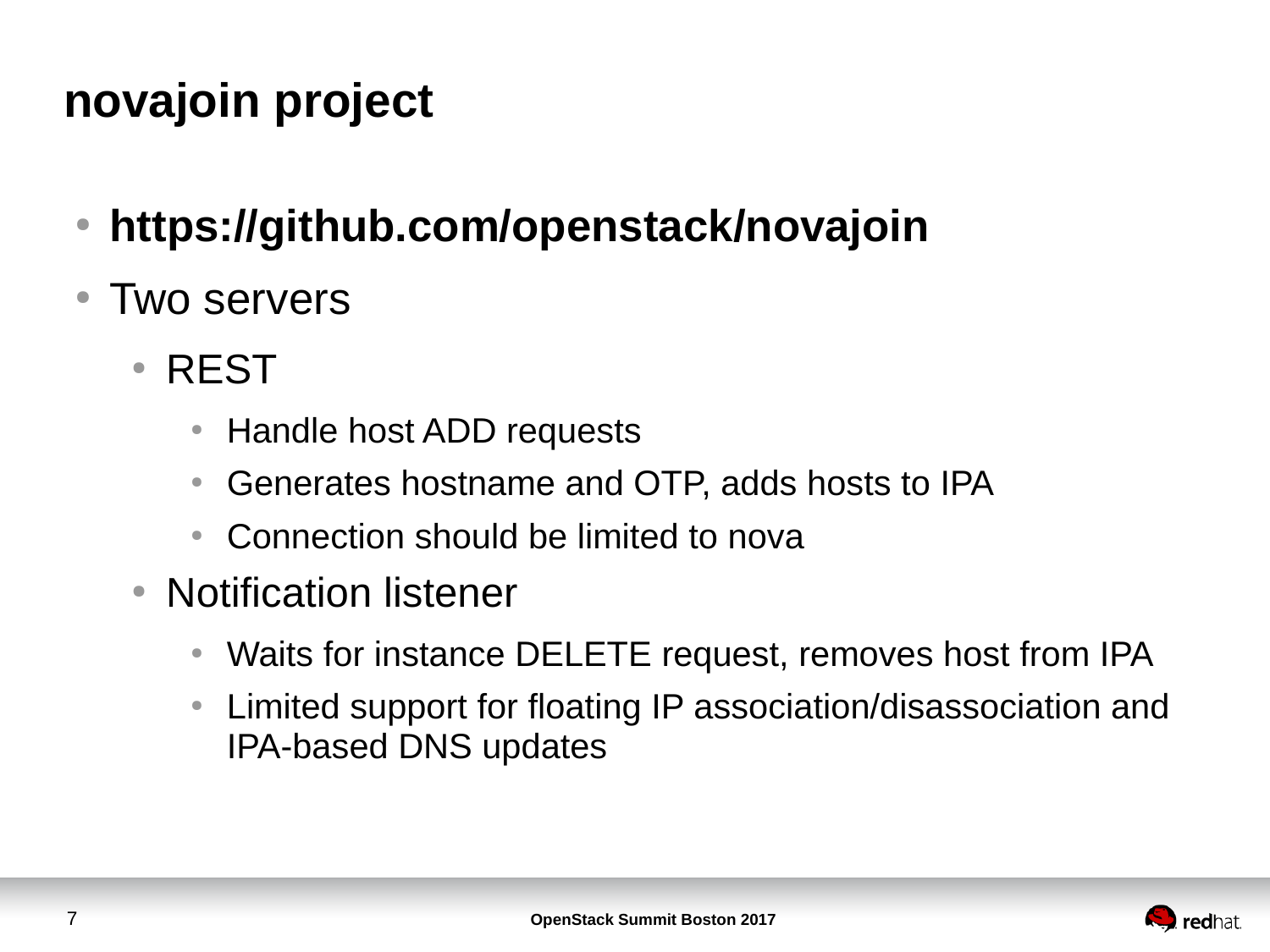## **The Toolbox**

- Nova metadata service
- cloud-init
- freeIPA
- certmonger

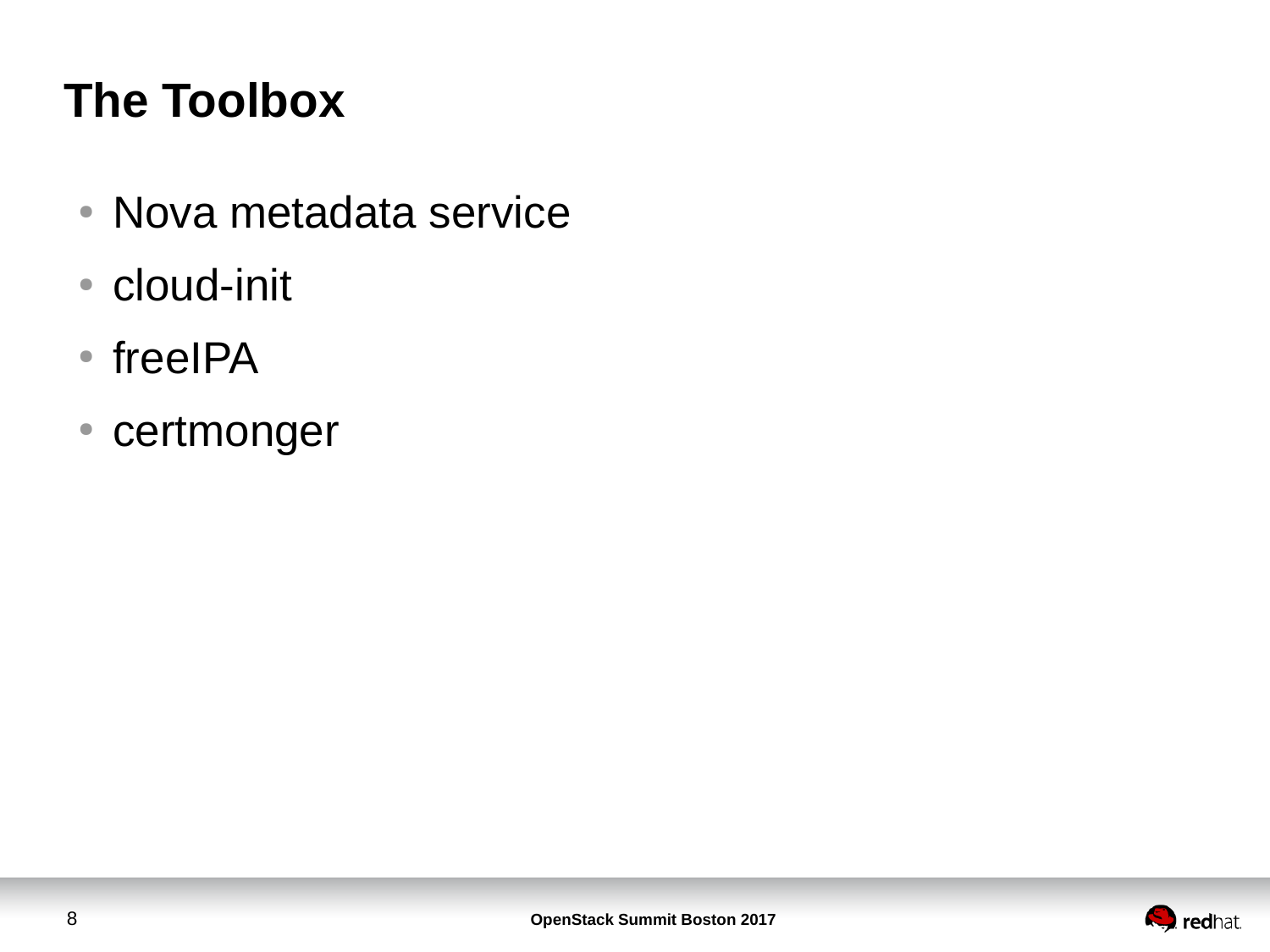#### **Create a new instance, VM case**



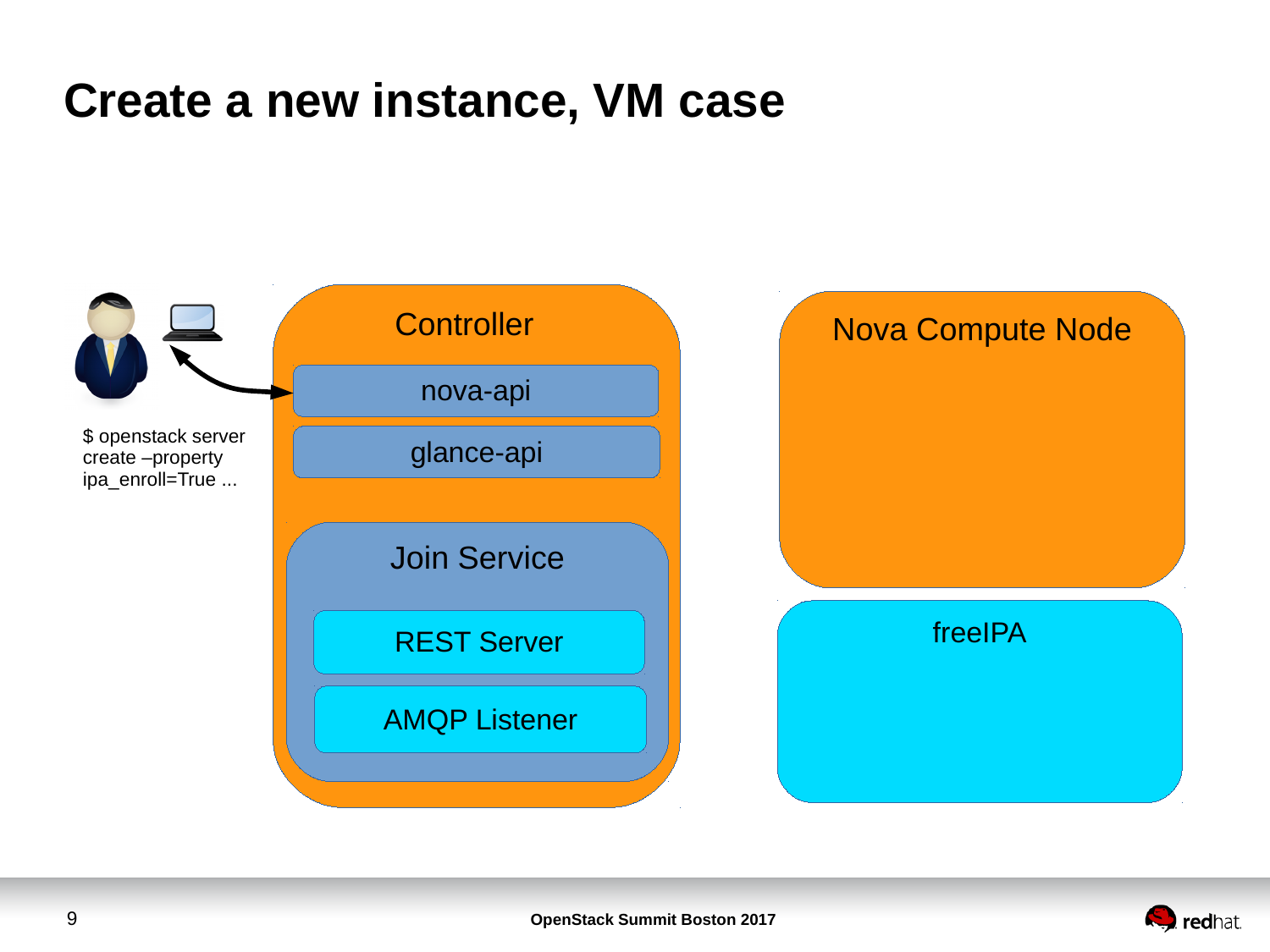#### **Create a new instance**



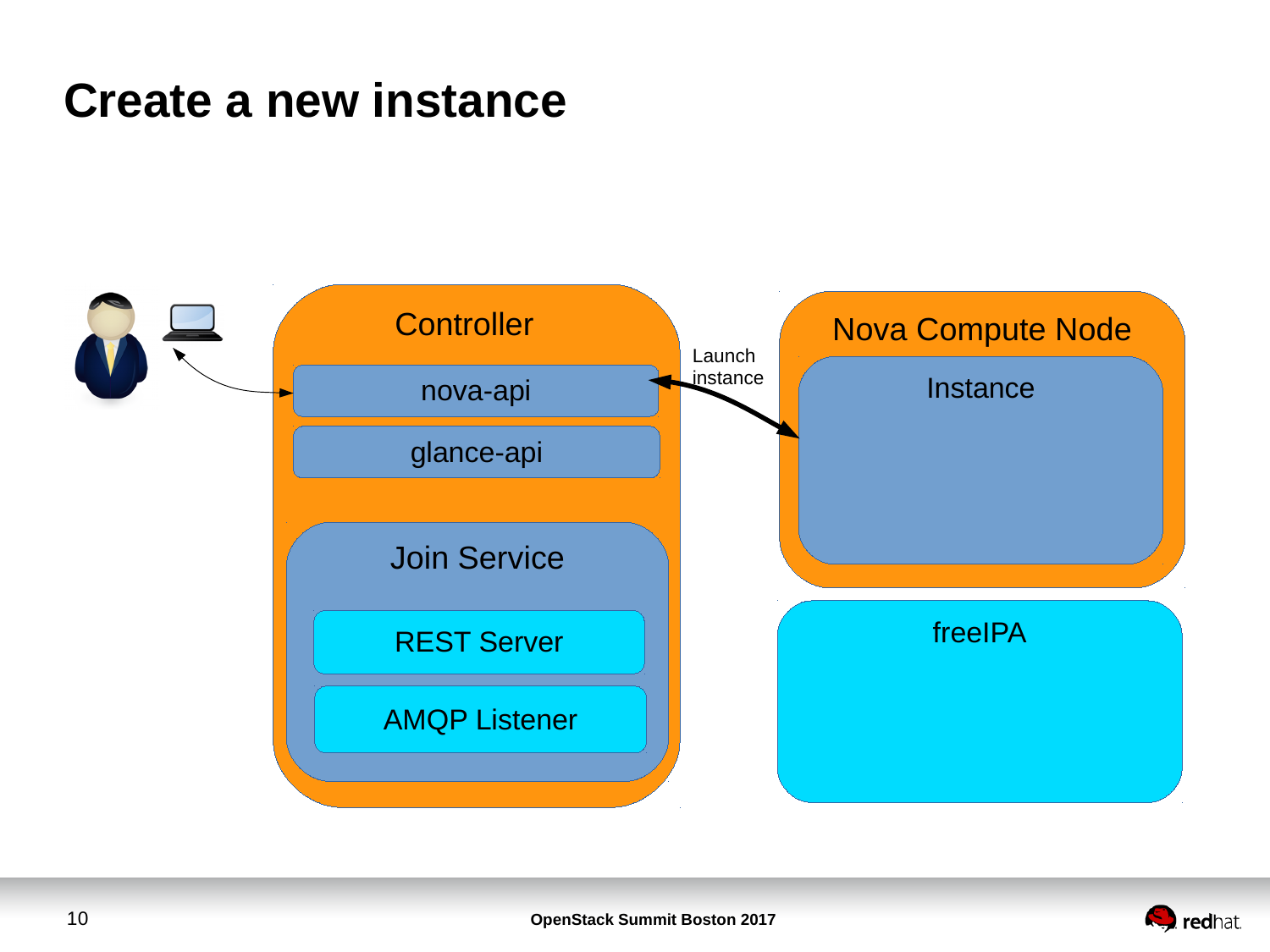#### **Retrieve metadata**



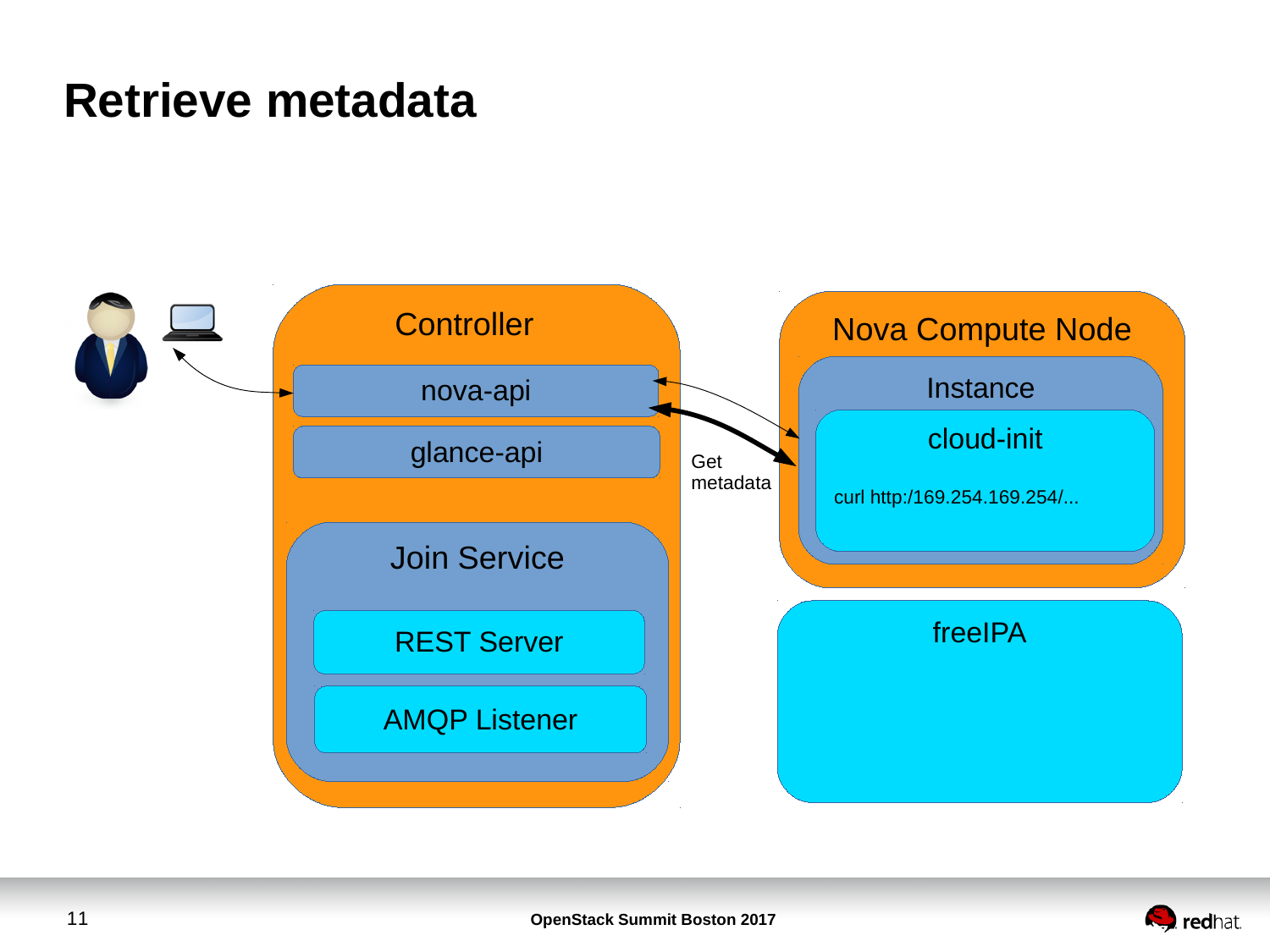#### **POST to REST server**



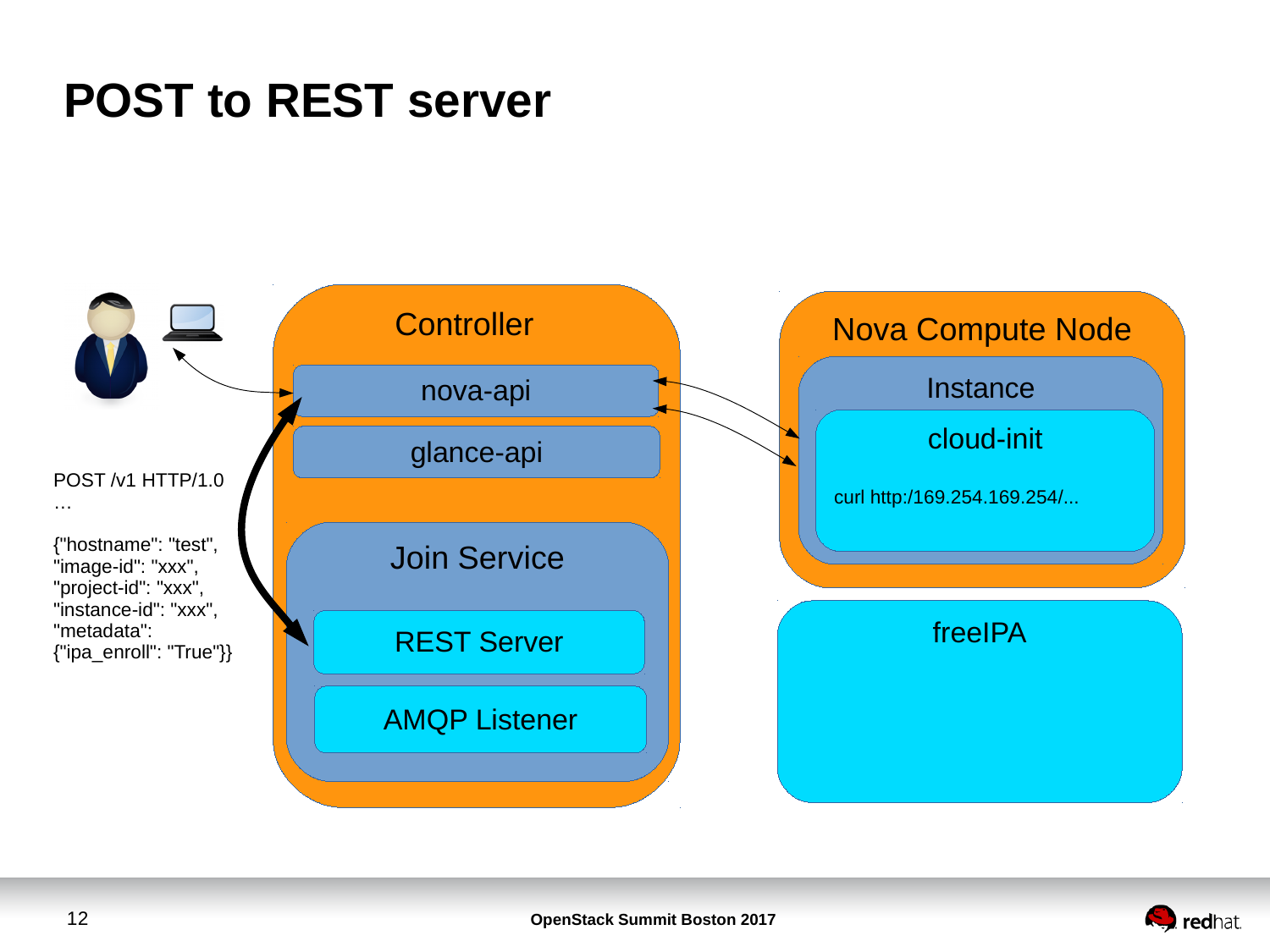## Image metadata lookup

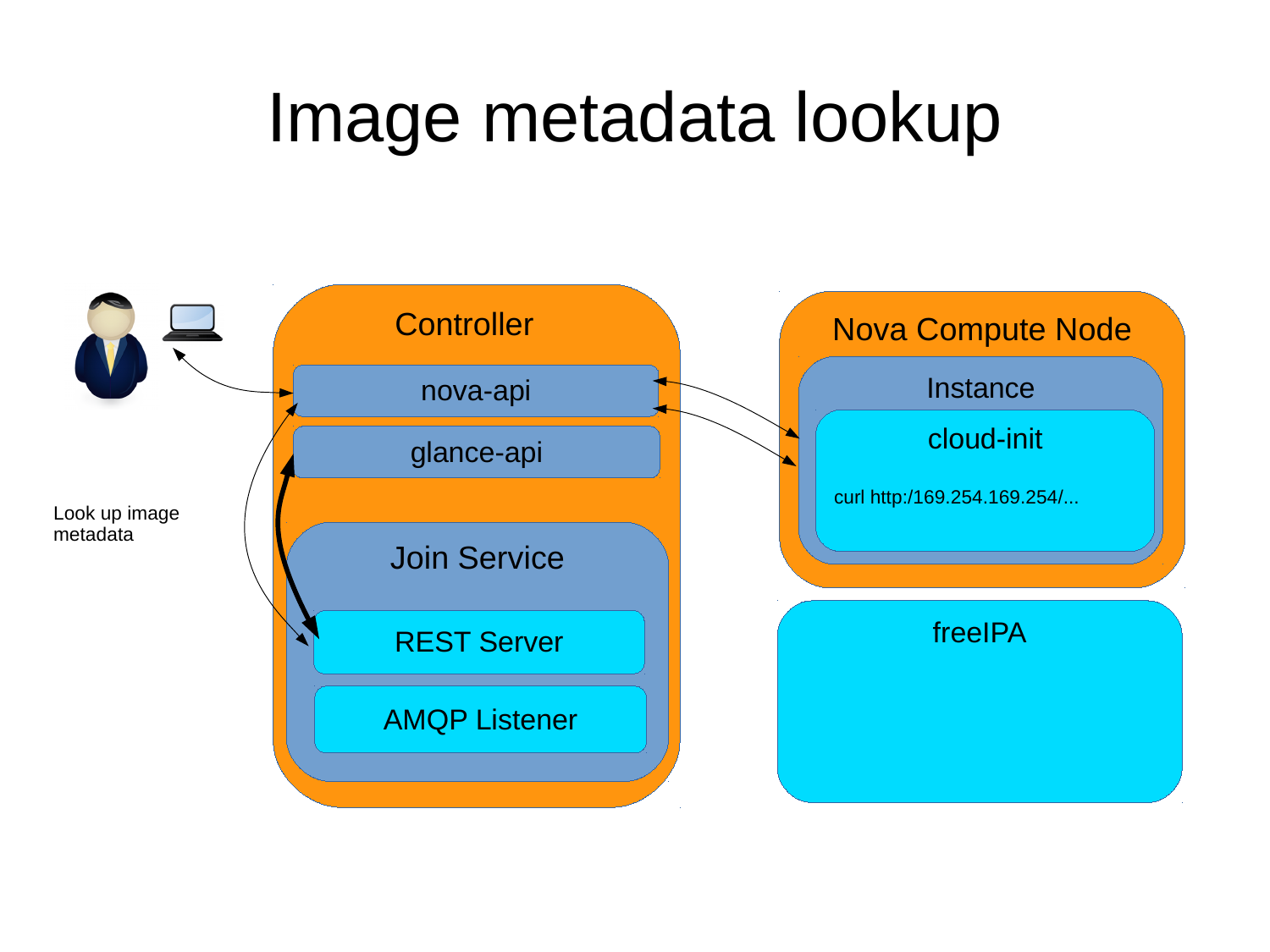#### **Add host to freeIPA**



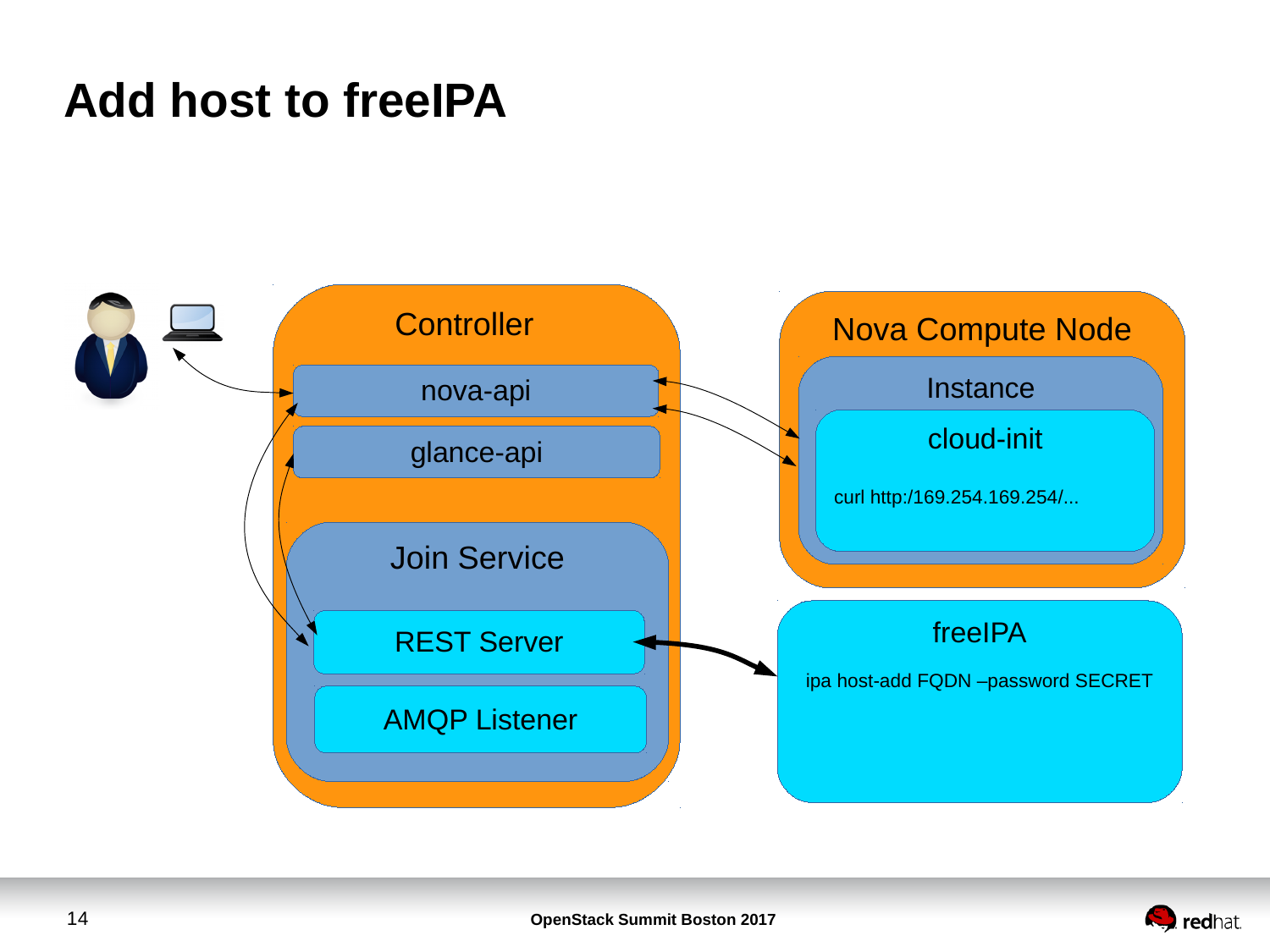#### **Return OTP and hostname**



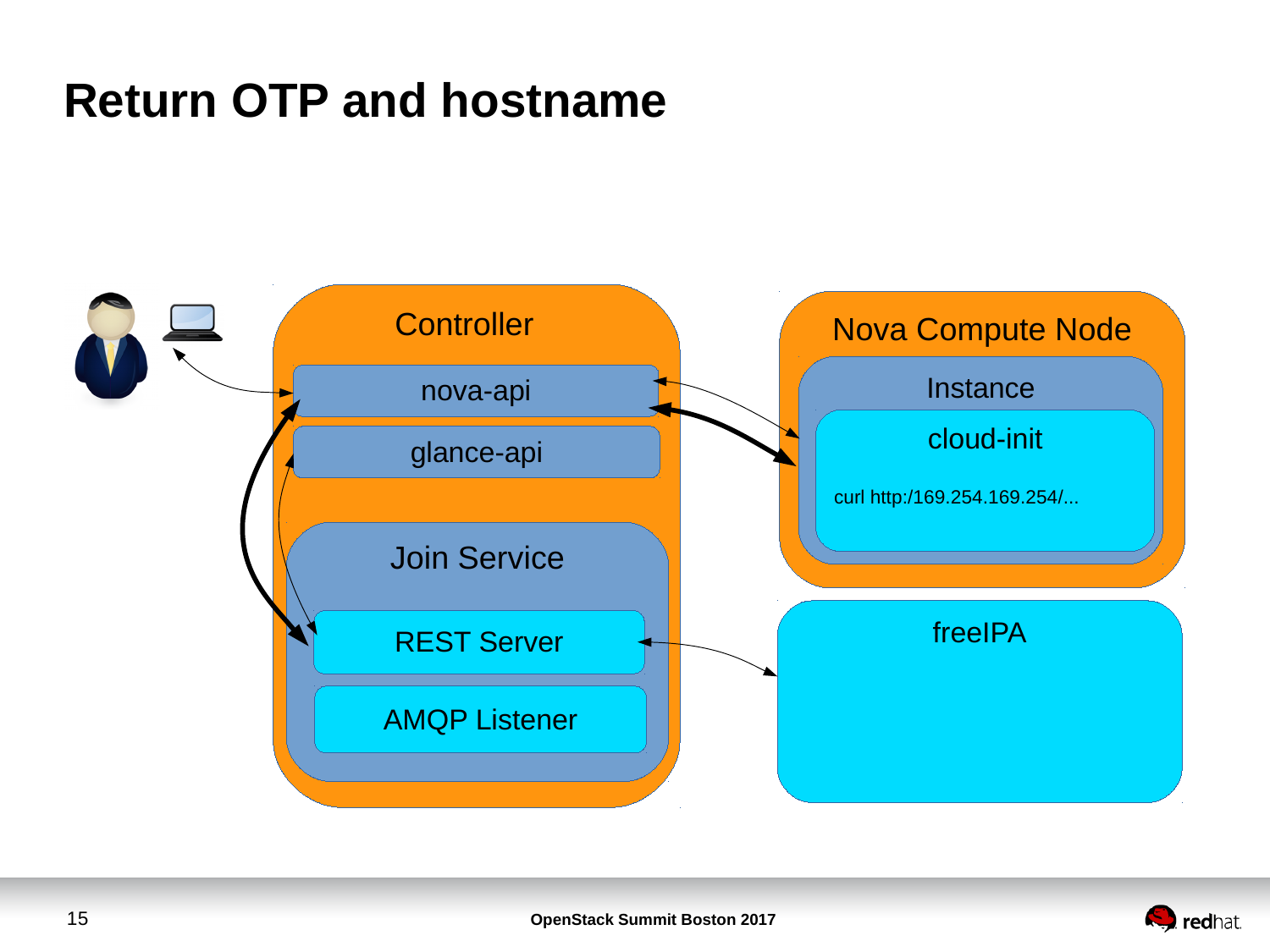#### **Parse output, enroll client**



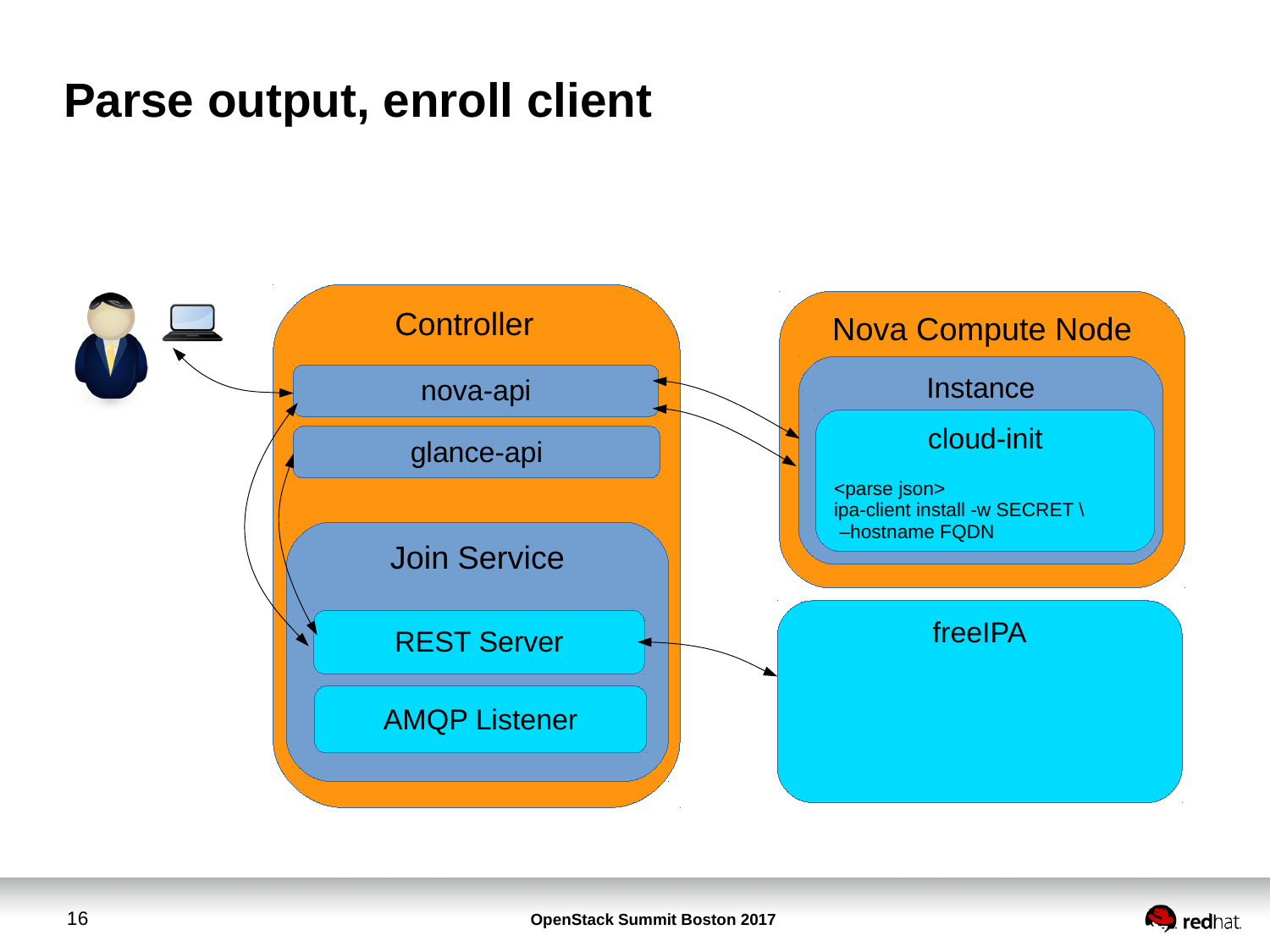#### **Get a cert with certmonger**



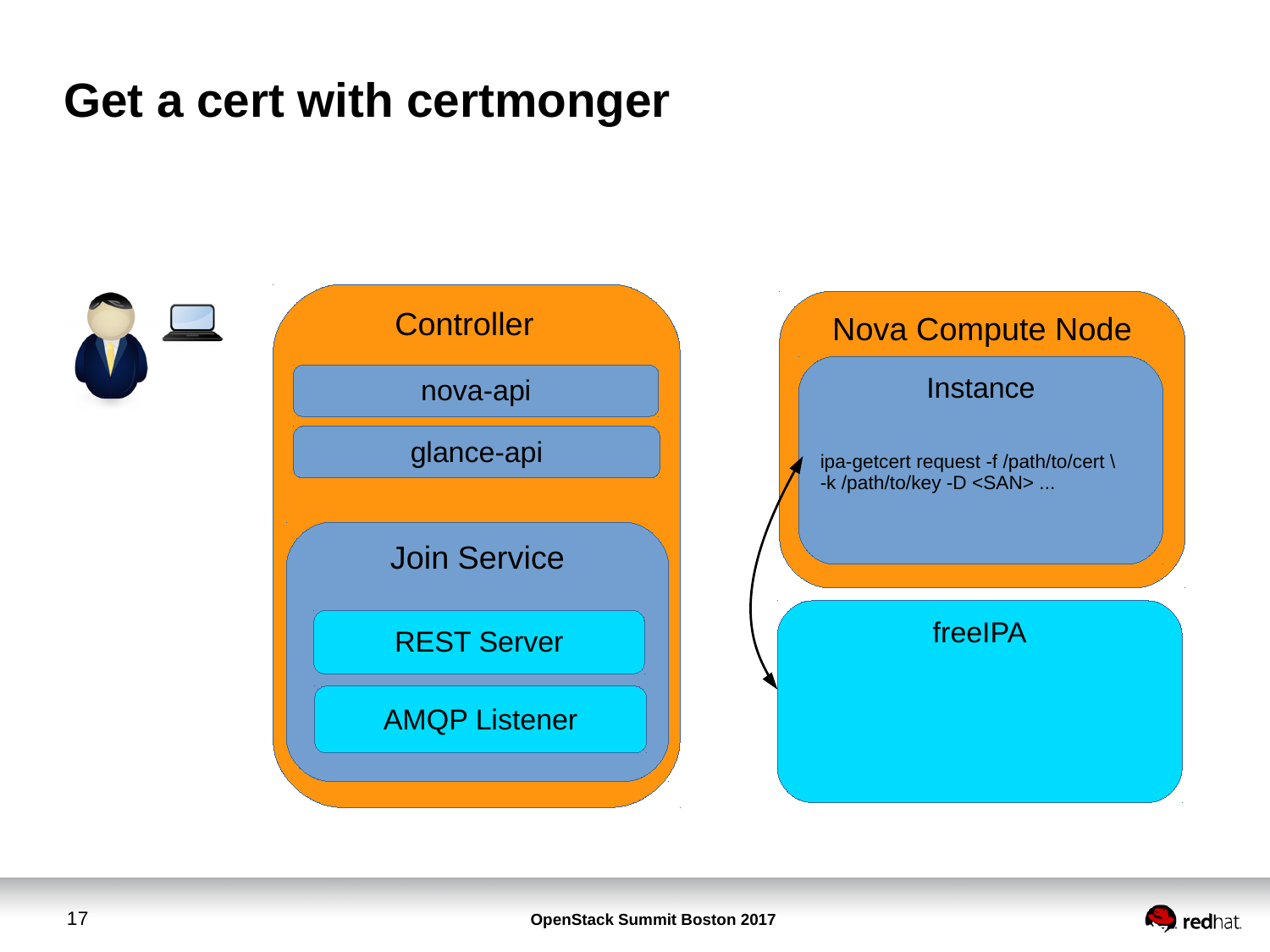## **Delete notification received by novajoin-notify**



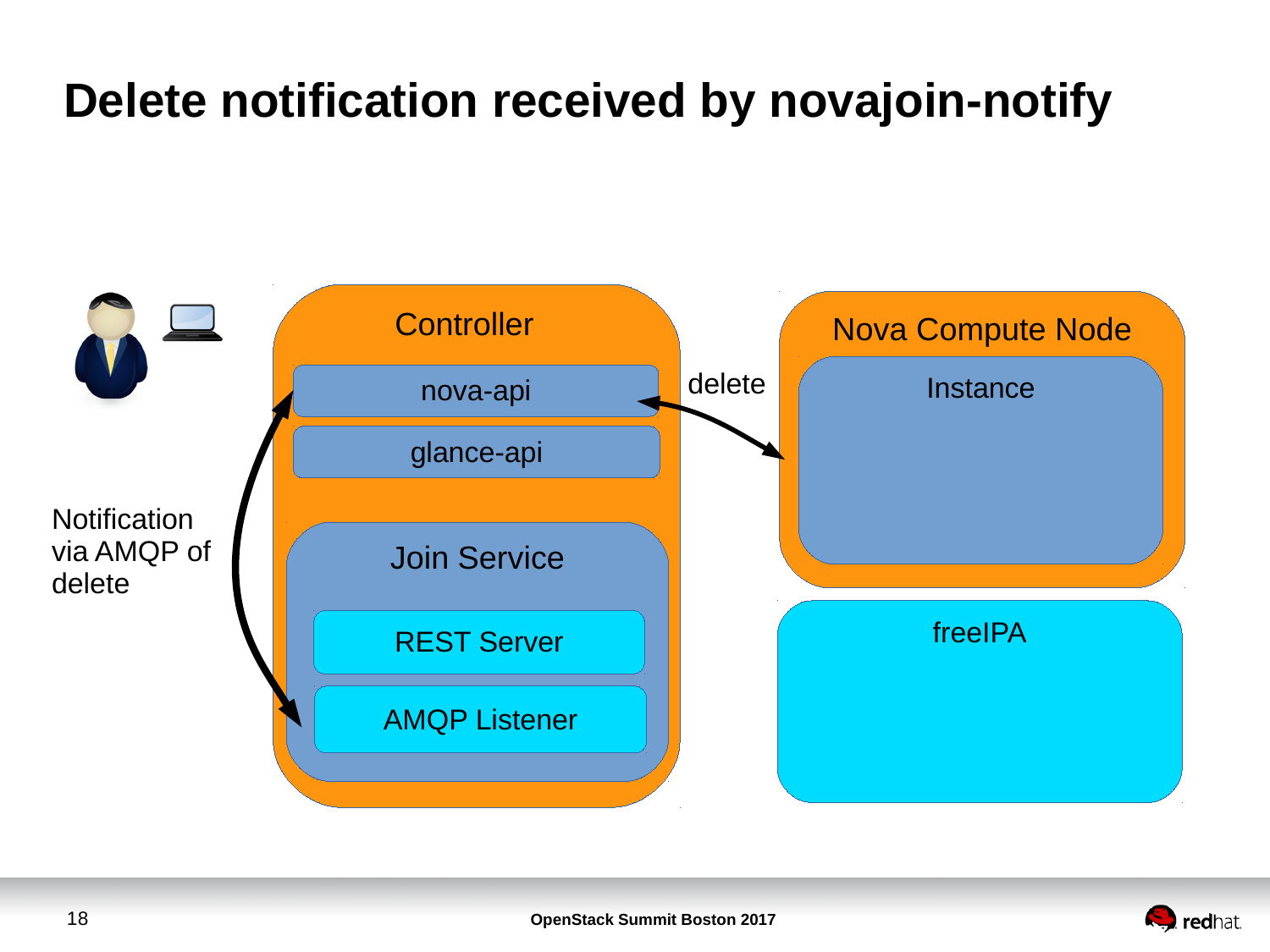#### **Host is removed from IPA**



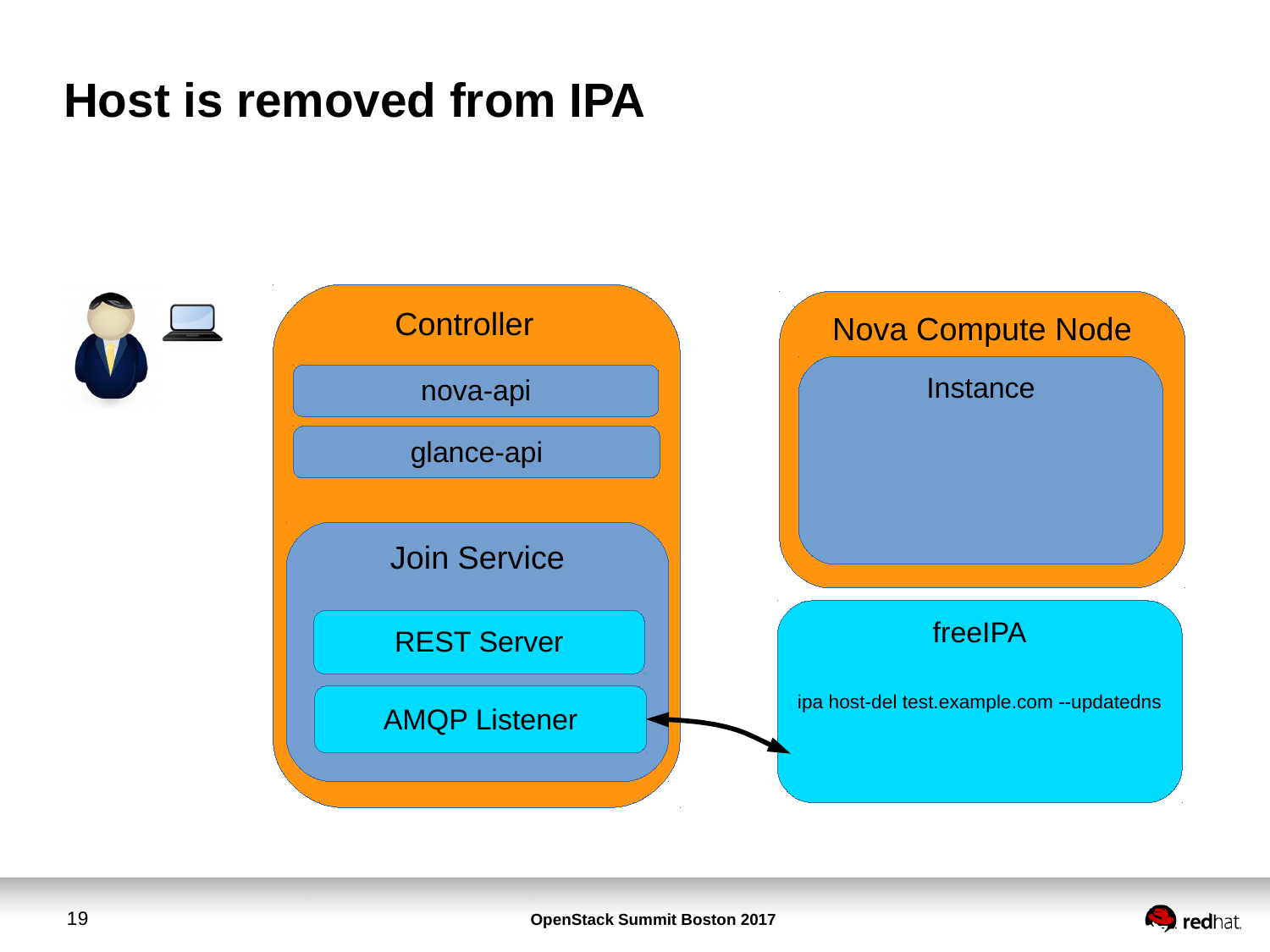## **Additional Resources**

- $\bullet$  Full version of this talk:
	- https://www.youtube.com/watch?v=P86qMU3yN1Y
- TLS setup through novajoin will be delivered in RHOS 12.
- Quickstart script
	- extra node on which IPA server is deployed
	- https://goo.gl/rdTJy3